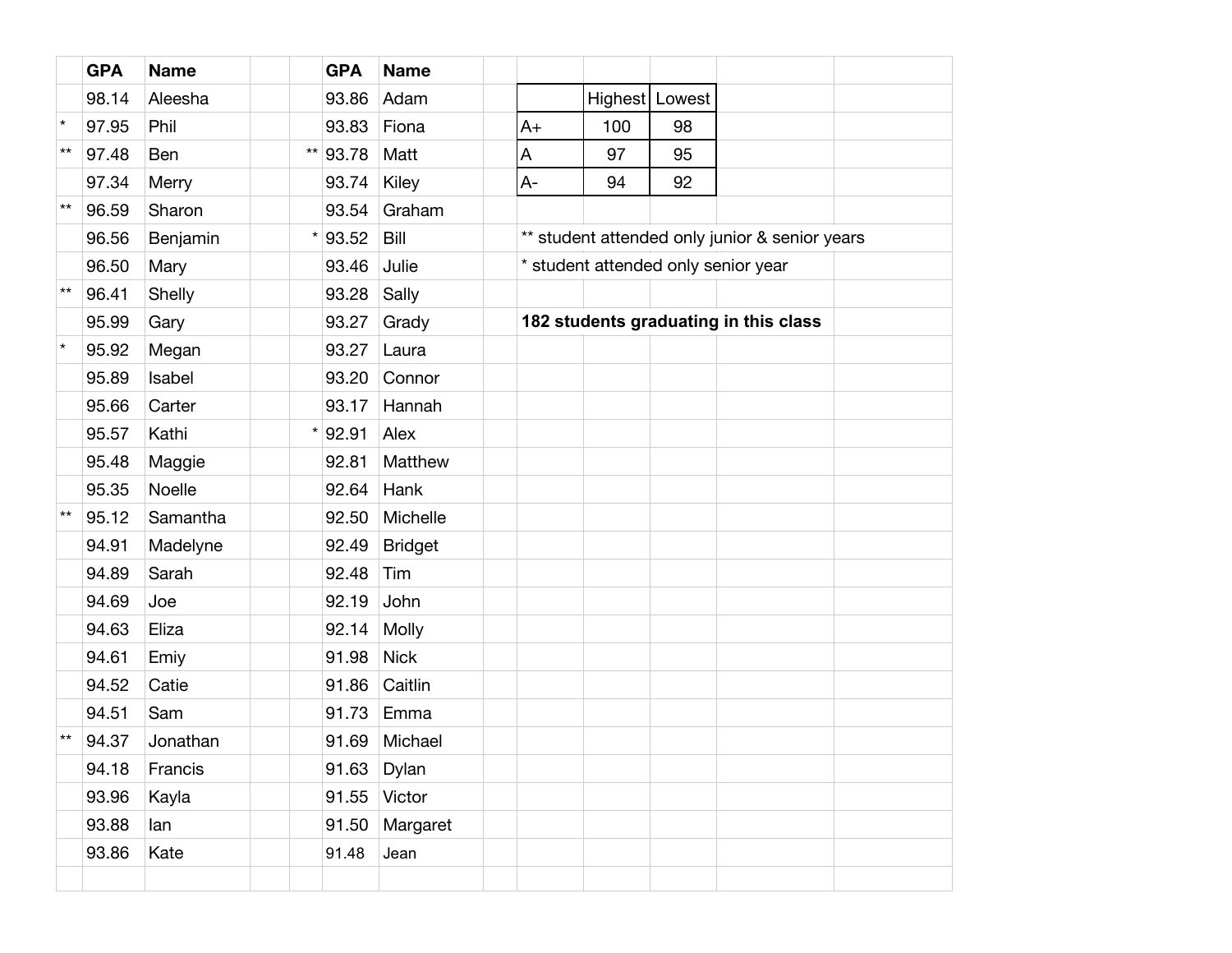|              | <b>GPA</b> | <b>Name</b> |              | <b>GPA</b> | <b>Name</b>    |                                                |     |                |  |  |
|--------------|------------|-------------|--------------|------------|----------------|------------------------------------------------|-----|----------------|--|--|
|              | 4.1        | Aleesha     |              | 3.7        | Adam           |                                                |     | Highest Lowest |  |  |
| $\star$      | 4.1        | Phil        |              | 3.7        | Fiona          | $A+$                                           | 4.3 | 4.1            |  |  |
| $**$         | 4.0        | Ben         | $\star\star$ | 3.7        | Matt           | A                                              | 4.0 | 3.8            |  |  |
|              | 4.0        | Merry       |              | 3.7        | Kiley          | A-                                             | 3.7 | 3.5            |  |  |
| $**$         | 4.0        | Sharon      |              | 3.7        | Graham         |                                                |     |                |  |  |
|              | 4.0        | Benjamin    | $\star$      | 3.7        | Bill           | ** student attended only junior & senior years |     |                |  |  |
|              | 4.0        | Mary        |              | 3.6        | Julie          | * student attended only senior year            |     |                |  |  |
| $\star\star$ | 3.9        | Shelly      |              | 3.6        | Sally          |                                                |     |                |  |  |
|              | 3.9        | Gary        |              | 3.6        | Grady          | 182 students graduating in this class          |     |                |  |  |
| $\star$      | 3.9        | Megan       |              | 3.6        | Laura          |                                                |     |                |  |  |
|              | 3.9        | Isabel      |              | 3.6        | Connor         |                                                |     |                |  |  |
|              | 3.9        | Carter      |              | 3.6        | Hannah         |                                                |     |                |  |  |
|              | 3.9        | Kathi       | $\star$      | 3.6        | Alex           |                                                |     |                |  |  |
|              | 3.8        | Maggie      |              | 3.6        | Matthew        |                                                |     |                |  |  |
|              | 3.8        | Noelle      |              | 3.6        | Hank           |                                                |     |                |  |  |
| $\star\star$ | 3.8        | Samantha    |              | 3.6        | Michelle       |                                                |     |                |  |  |
|              | 3.8        | Madelyne    |              | 3.5        | <b>Bridget</b> |                                                |     |                |  |  |
|              | 3.8        | Sarah       |              | 3.5        | Tim            |                                                |     |                |  |  |
|              | 3.8        | Joe         |              | 3.5        | John           |                                                |     |                |  |  |
|              | 3.8        | Eliza       |              | 3.5        | Molly          |                                                |     |                |  |  |
|              | 3.8        | Emiy        |              | 3.5        | <b>Nick</b>    |                                                |     |                |  |  |
|              | 3.8        | Catie       |              | 3.5        | Caitlin        |                                                |     |                |  |  |
|              | 3.8        | Sam         |              | 3.5        | Emma           |                                                |     |                |  |  |
| $\star\star$ | 3.7        | Jonathan    |              | 3.5        | Michael        |                                                |     |                |  |  |
|              | 3.7        | Francis     |              | 3.5        | Dylan          |                                                |     |                |  |  |
|              | 3.7        | Kayla       |              | 3.5        | Victor         |                                                |     |                |  |  |
|              | 3.7        | lan         |              | 3.5        | Margaret       |                                                |     |                |  |  |
|              | 3.7        | Kate        |              | 3.5        | Jean           |                                                |     |                |  |  |
|              |            |             |              |            |                |                                                |     |                |  |  |